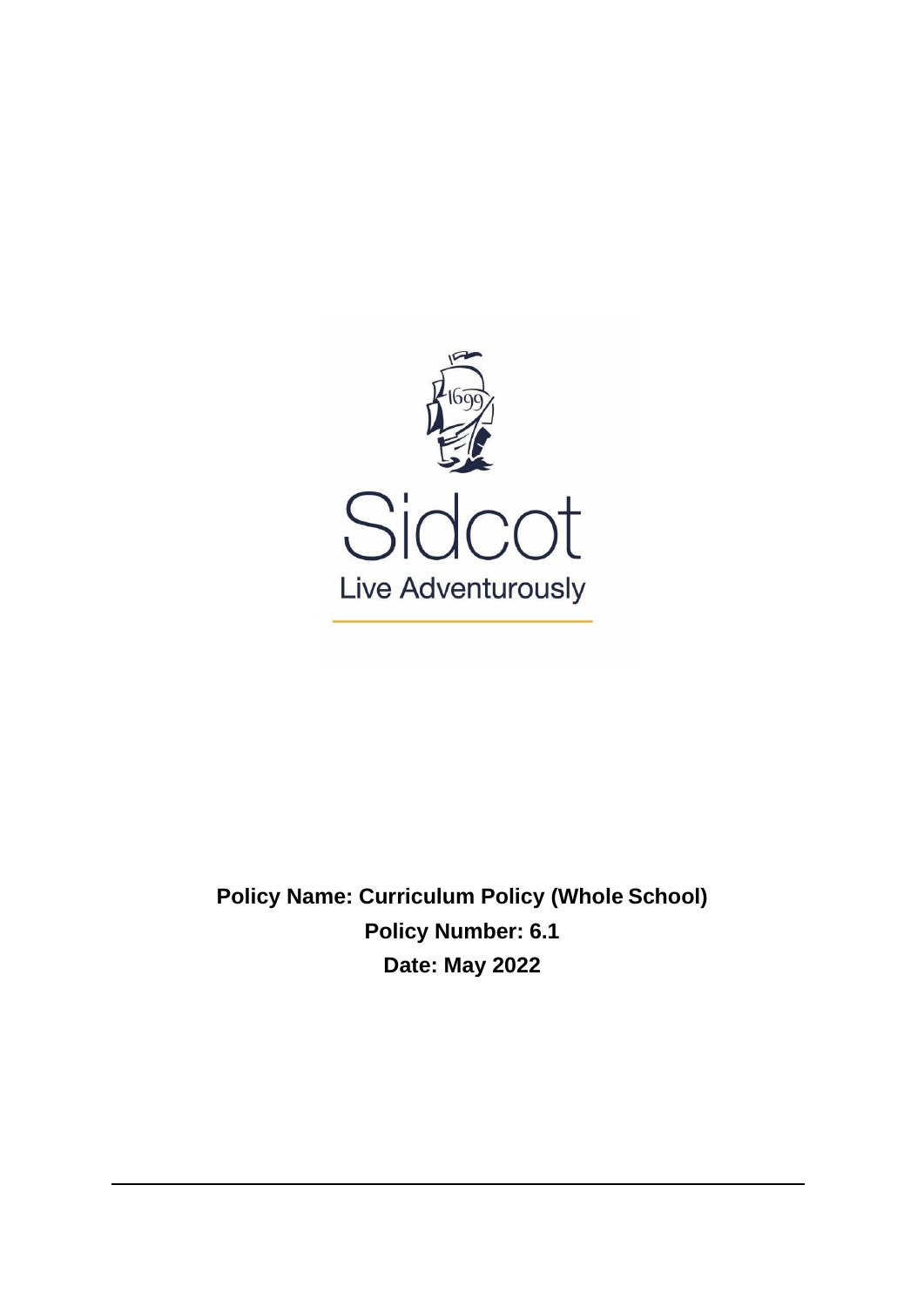## **Table of Contents**

| 1          | 3  |
|------------|----|
| 2          | 3  |
| 3          | 3  |
| 4          | 3  |
| 5          | 4  |
| 6          | 5  |
| 7          |    |
| 8          | 8  |
| 9          | 8  |
| Appendix A | 9  |
| Appendix B | 9  |
| Appendix C | 10 |
| Appendix D | 12 |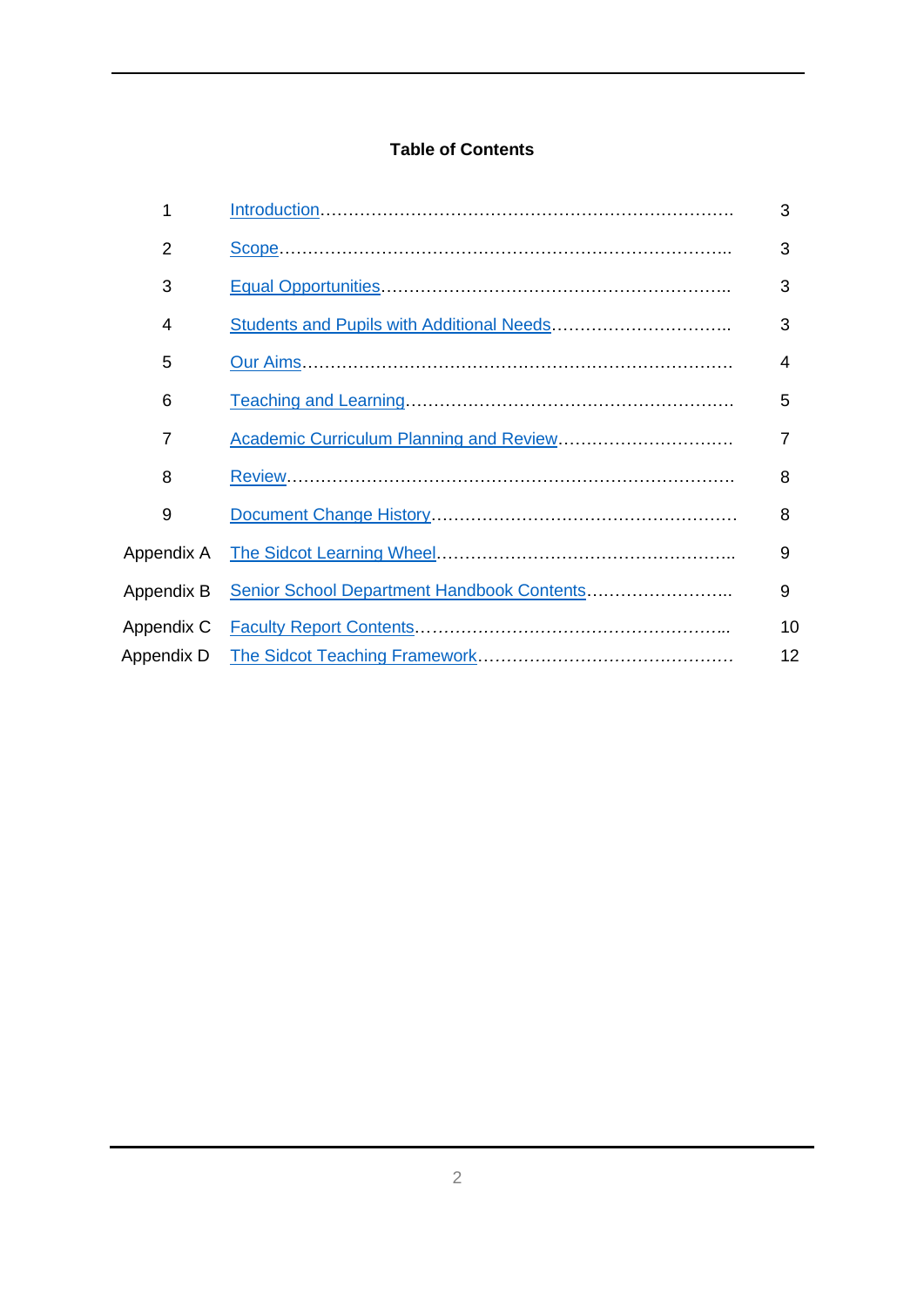#### <span id="page-2-0"></span>**1 Introduction**

1.1 Sidcot caters for the educational needs of pupils and students between the ages of 3 and 18 years. The curriculum has been designed to give a broad and balanced education to our pupils and students who have a broad range of ages, aptitudes and needs including those with an EHC plan, and who are from a wide range of cultural backgrounds. The curriculum also recognises that all pupils and students have special needs, whatever their ability.

1.2 We provide a full-time education for all pupils and students below, beyondand of compulsory school age, with an appropriate programme of educational activities for their ages and aptitudes, and which is appropriate to their future needs.

1.3 In formulating our curriculum, we aim to keep abreast of national developments and believe that we are well-placed to provide an education that embraces the National Curriculum as well as offering areas of education and exploration beyond its formal confines.

1.4 At Sidcot, we believe that we educate the whole child and place great emphasis on the broader curriculum. We aim to effectively prepare pupils for the opportunities, responsibilities and experiences in life in British society, whilst acknowledging that many of our students are from overseas. Through our programme of co-curricular and extra-curricular activities and in the relationships that are formed in our community, our aim is that pupils and students develop into confident and communicative individuals. Our Quaker values underscore how we work together as pupils/students, teachers, support staff and parents.

#### <span id="page-2-1"></span>**2 Scope**

2.1 This is a whole school policy. It is available on the School website and on the intranet for staff. It is also available free of charge in hard copy form uponrequest, and is available in large print if required.

2.2 The word "pupil" relates to the junior school, and "student" relates to the senior school.

#### <span id="page-2-2"></span>**3 Equal Opportunities**

3.1 The School Governors and Senior Leadership Team are committed to ensuring that the School meets its responsibilities under the Equality Act (2010).

3.2 The School will not discriminate on the basis of protected characteristics including race, colour, religion or belief, national, ethnic or social origin, gender, gender reassignment, sexual orientation, disability or special educational need. The School has an Equal Opportunities policy in place 2.11.

#### <span id="page-2-3"></span>**4 Students and Pupils with Additional Needs**

4.1 The School is not selective beyond an expectation that each pupil and student is able to access the School's curriculum as a whole, subject to reasonable adjustments being made. Please refer to the admissions policy 3.1.

4.2 The School ensures that all enrolled pupils and students have the opportunity to learn and make progress through the following: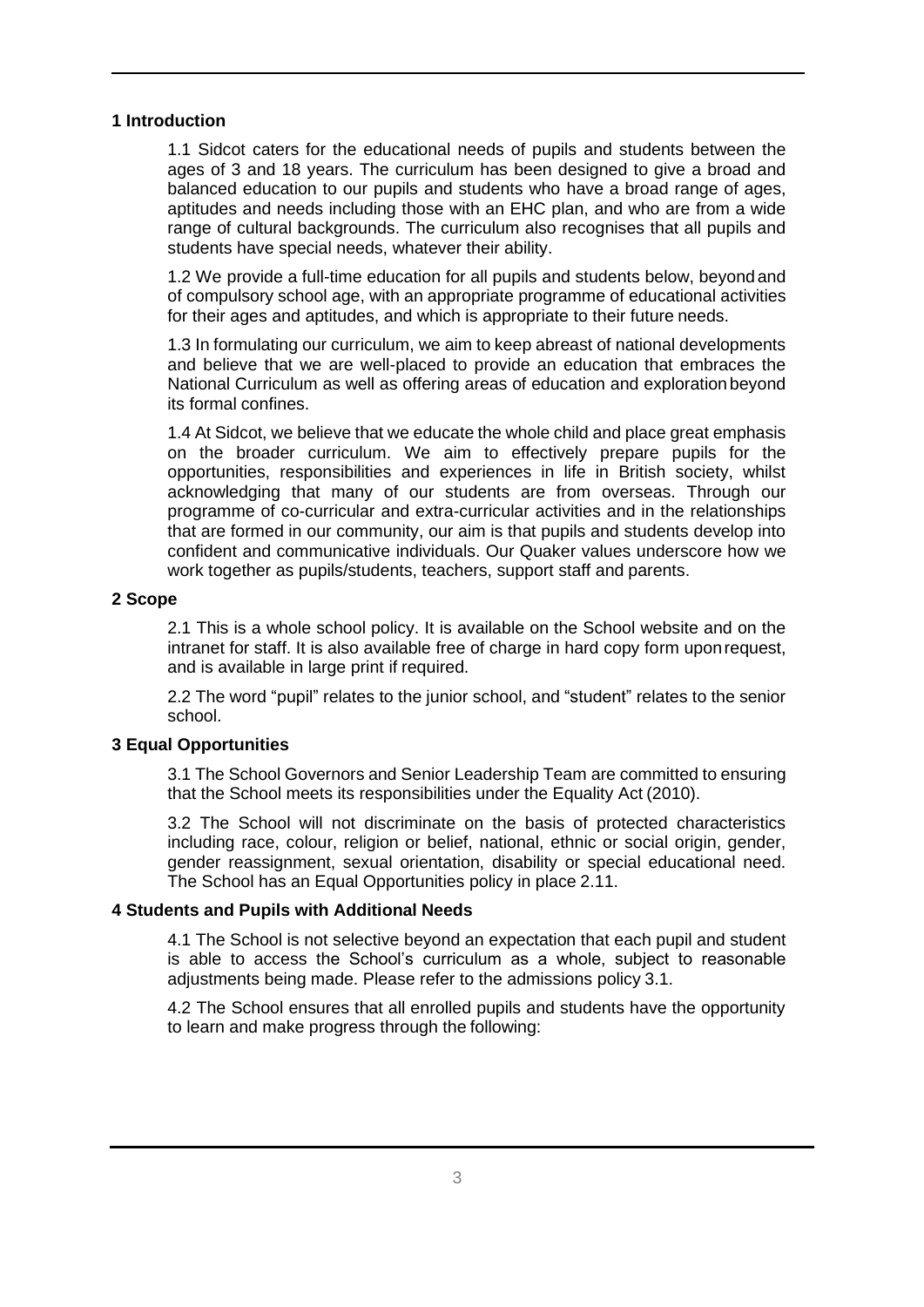4.2.1 The School has a Learning Support Department, (led by the SENCO), which caters for those enrolled pupils and students with special educational needs and disability;

4.2.2 There is a programme of extension and additional opportunities for gifted and talented pupils and students. The Academic Enrichment Coordinator provides strategic leadership to support and challenge our Lead Learners, ('gifted and talented') and scholarship students as they strive for academic excellence.

4.2.3 The class teacher and 'English as an Additional Language' Department supports those pupils and students for whom English is not their native language.

4.2.4 Students with an EHC plan are supported as appropriate.

4.3 In addition; through its pastoral system, the School supports those pupils and students who are experiencing extraneous factors which may impact on their learning.

#### <span id="page-3-0"></span>**5 Our Aims**

5.1 Our Aims as expressed in the "Blue Book" are as follows:

5.1.1 "To provide an education of quality, rooted in our Quaker ethos, for boys and girls aged 3 to 18 that demonstrate its difference and uniqueness.

5.1.2 To inspire our young people to strive for excellence and a love of learning which goes beyond the formal curriculum: to develop independent, searching minds, the confidence to inquire and challenge, encouraging them to realise their full academic potential.

5.1.3 To instil in our young people Sidcot's values, so that they may live them whilst at school and in their lives beyond.

5.1.4 To provide a safe, welcoming, supportive and tolerant environment in which each young person feels recognised as an individual and, in turn, learns the importance of tolerance and consideration towards others.

5.1.5 To maintain close relationships with parents, acting in partnership in guiding and caring for their children.

5.1.6 To encourage wide interest and participation, at school and beyond, in sport, music, drama, community service, outdoor pursuits and other activities through the provision of excellent facilities and expert coaching and tuition, and to ensure high standards of achievement in these areas.

5.1.7 To appoint talented staff who share our vision, values and aims and to assist them in their professional development.

5.1.8 To maintain the boarding ethos and structures of the School to the benefit of all our young people – both day and boarding.

5.1.9 To ensure that the School is of benefit to the community both locally and further afield.

5.1.10 To maintain close and mutually beneficial links with all those who have an interest in Sidcot School, including alumni, past and present parents and former members of staff.

5.1.11 To ensure that Sidcot enjoys a strong reputation locally, nationally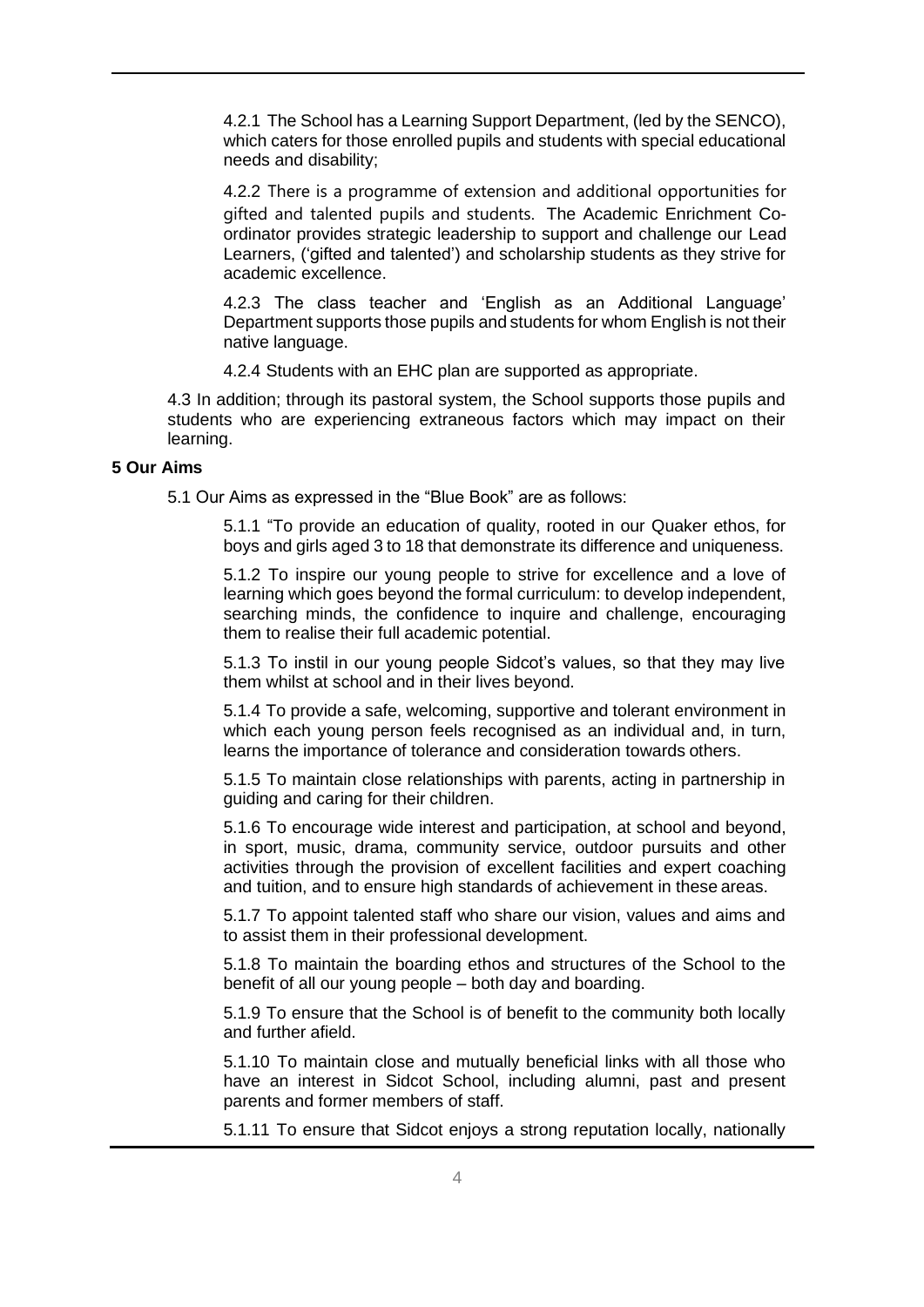and internationally.

5.1.12 To work constantly towards the improvement and good maintenance of school facilities and to exercise careful, responsible stewardship of the School grounds and wider environment."

#### <span id="page-4-0"></span>**6 Teaching and Learning**

6.1 Educational Philosophy

6.1.1 Sidcot is a co-educational Quaker school based upon fundamental values such as the intrinsic worth of each and every person, the recognition of 'that of God' in everyone, the desirability of simplicity and the need to seek reasonable pathways to peace and justice.

6.1.2 As a learning community we are concerned with academic, physical, social, cultural and spiritual development of all those in our care. We strive to help our pupils to develop into young men and women who are able to think clearly, act with integrity, make informed decisions, be sensitive to the needs of others and to seek to make a contribution to our global community.

6.1.3 The education offered at Sidcot goes well beyond academic success. Sidcot aims to demonstrate to its pupils and students, the qualities crucial to be successful in life. Great emphasis placed upon the quality of relationships throughout the School. Every individual – from the youngest pupil to the oldest member of staff – should treat others, and be treated by them, with dignity and respect. Sidcot has been a pioneer in co-education and in the pastoral care of its community since the foundation of the School in 1808 in its present form, informed by the first Quaker school established in 1699. The challenge for those of us in education is to enable each child to develop their talents to the full.

6.1.4 Academic success is important at Sidcot, but we also place a high priority on the Quaker belief that education is much broader. Education should be a joyful experience of self-development and an inspiring introduction to the many challenges to come. We seek to promote learning not as a means to an end, but as something intrinsically satisfying and to be carried forward long into later life. To this end we aim to stimulate our students to realise every aspect of their individual potential and develop self-assurance without arrogance – enabling them to get the most out of their lives. Essentially, what makes Sidcot stand out is that we open our students' eyes to the wider world, giving them the convictions and courage to challenge the status quo, and by so doing, enabling them to make a positive contribution to improving the lives of others

6.1.5 All staff at Sidcot School embrace the Quaker notion that each and every child is an individual; someone who has particular abilities, interests and talents that should be nurtured and encouraged to flourish. These same people also recognise that the journeys taken by pupils in developing these talents are myriad in their variety. It is therefore an accepted part of professional practice at Sidcot to explore and employ a broad range of different teaching strategies aimed at catering for even the most diverse learning needs.

6.1.6 Whilst the Quaker Advices and Queries' challenge us to be adventurous, we also endeavour to apply this philosophy to our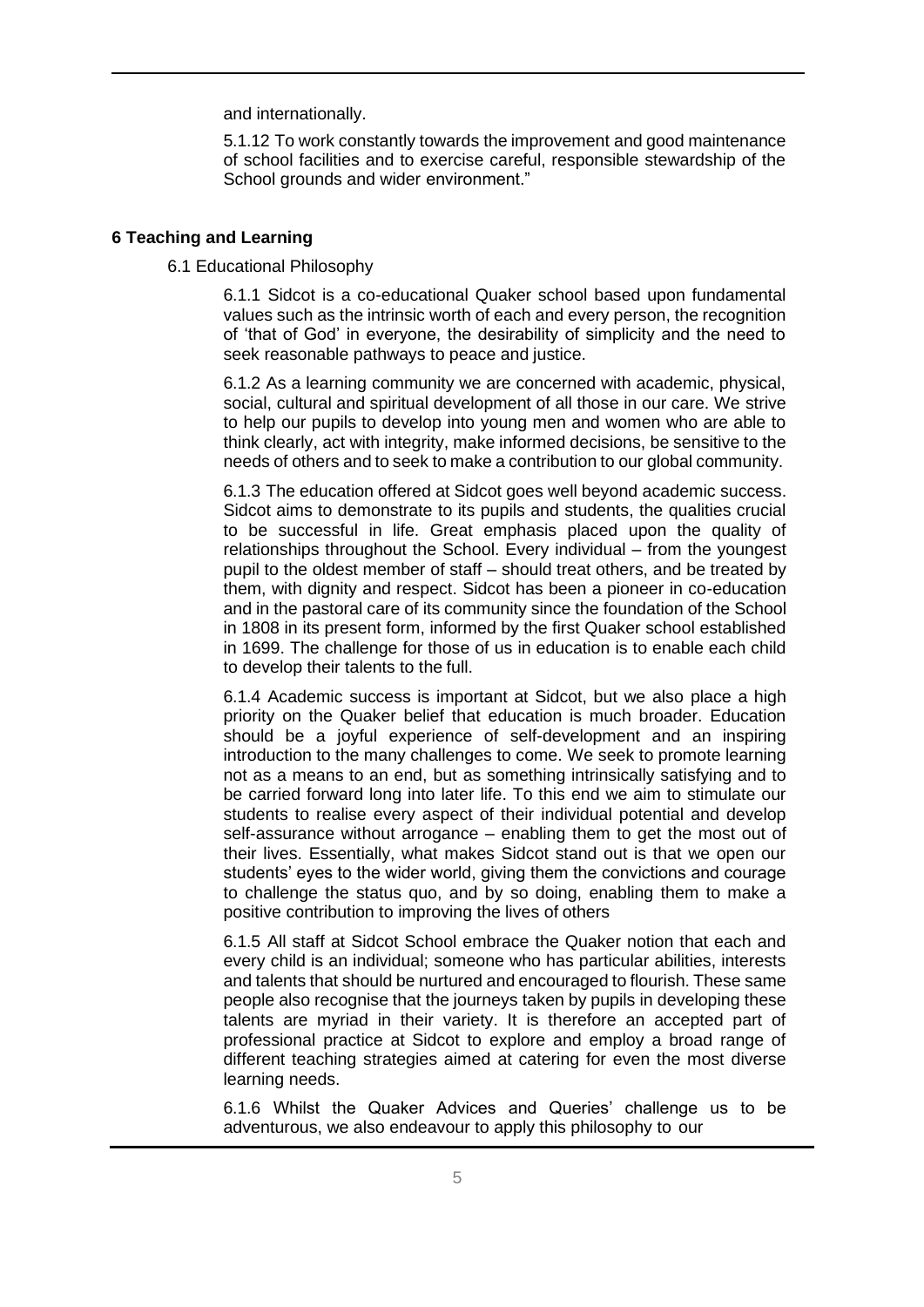professional lives. Employing a combination of traditional and more innovative teaching methods is at the forefront of good practice.

6.1.7 Our sincere aim is that the pupils who leave our care are able to consider and then embody the sentiments of 'Advices and Queries', number twenty-seven:

6.1.8 'Live adventurously. When choices arise, do you take the way that offers the fullest opportunity for the use of your gifts?'

6.2 Our Vision

6.2.1 Sidcot will become a pioneer, and a world-class centre ofexcellence, for inspirational education that is as much about nurturing the spirit as it is about outstanding academic success.

6.2.2 This vision is enshrined in the Testimonies of the Religious Society of Friends (Quakers) which acts as a touchstone and challenge to the whole School community; those with faith and those without, all of whom are equally welcomed.

6.3 Our Values

6.3.1 Truth and Integrity: we cherish the truth which enables our young people to develop integrity in what they do and what they think, helping them to build meaningful, lasting relationships.

6.3.2 Equality and Community: we believe all people are of equal worth and aim to build a truly international community that values all individuals and answers the good in everyone.

6.3.3 Peace: we encourage our young people to adopt peaceful methods of dealing with conflict in all its forms, taking both individual and collective responsibility in resolving differences.

6.3.4 Simplicity: we believe in living simply and adventurously, placing charity and concern for others at the centre of what we do.

6.3.5 Sustainability: we believe it is our responsibility to protect the Earth and to teach our young people to treasure and preserve it across the generations.

#### 6.4 Our Pedagogy

6.4.1 The Sidcot Learning Wheel (please refer to Appendix A) succinctly identifies the principal aims of our pedagogy in developing transferable skills in our pupils and students, which will equip them for life at and beyond school. These skills form the basis of important employability skills which will be further developed through the senior school curriculum and pastoral provision.

6.4.2 Alongside speaking, listening, literacy and numeracy skills, the development of the following skills should be embedded in our Teaching and Learning pedagogy:

6.4.2.1 Thinking

6.4.2.2 Self-managing

6.4.2.3 Communicating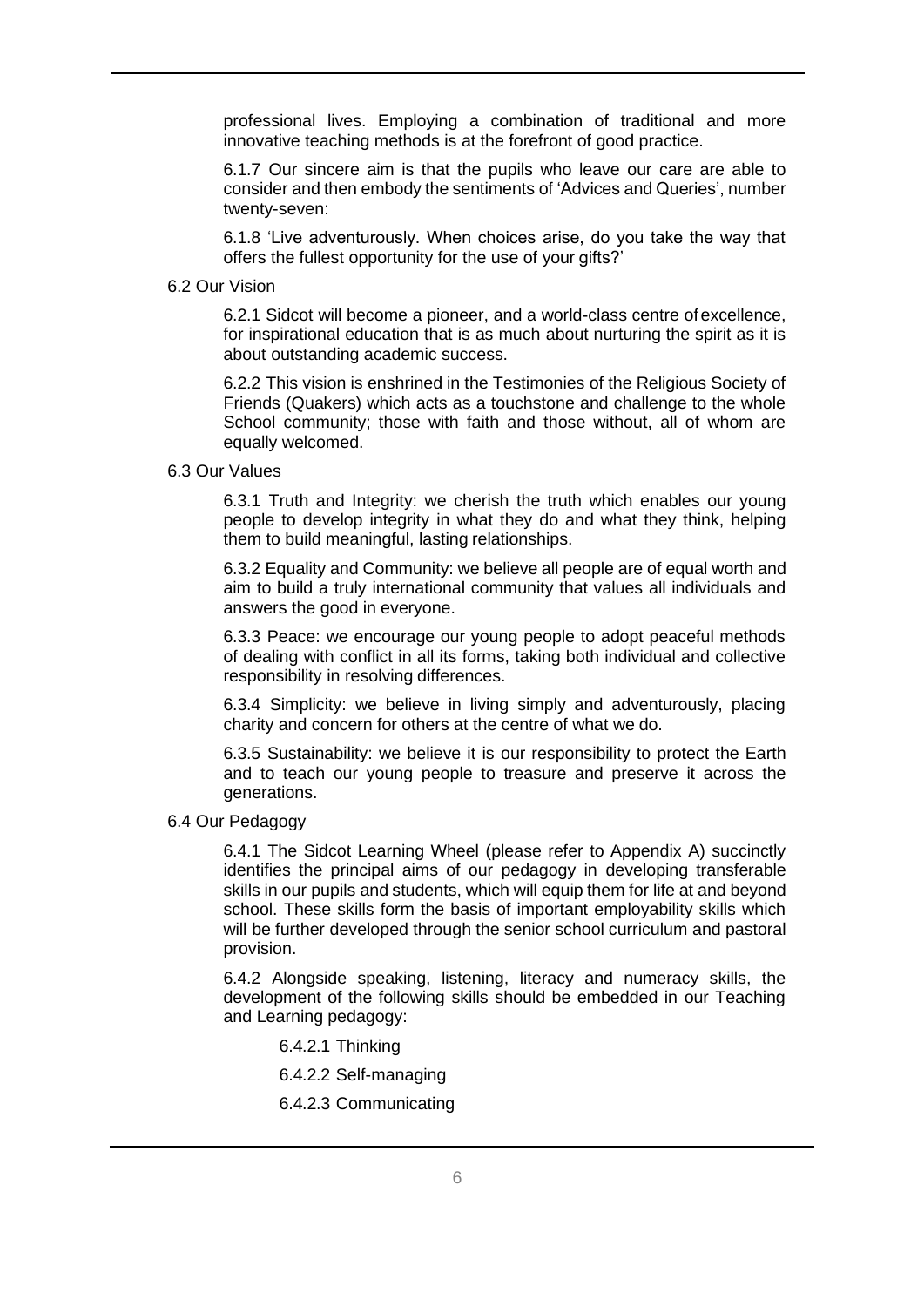6.4.2.4 Collaborating

6.4.2.5 Practical Learning

6.4.2.6 Researching

6.4.3 In order to crystallise many of the whole school academic priorities and expectations of teaching staff in the classroom, a new resource called the 'Teachers' Toolkit' has been introduced from September 2019. The Toolkit introduces a new 'Sidcot Teaching Framework', (see Appendix D), which is designed to ensure a consistent approach across the Senior School and must be followed by all teachers. This Framework supports the Sidcot Learning Wheel. The Wheel demonstrates how the *vision and values* of our school meet the teaching and learning practices. The Teaching Framework outlines the *specific expectations* for those teaching and learning practices.

The Framework consists of the following sections:

'Key teaching, learning & assessment focus areas';

Teaching and Learning';

'The Golden Rules';

'Relationships at Sidcot';

'Key documents';

'Classroom Management' and

'Assessment for Learning'.

Successful teaching and learning will clearly encompass a broad and balanced suite of activities. The Sidcot Teaching Framework supports our teachers to plan and deliver lessons that ensure the progress of all students.

The other sections of the Toolkit focus on the Teachers' Standards, the Sidcot Senior School Assessment and Reporting Policy, Assessment for Learning, Active Learning, the Sidcot Lesson Observation Checklist, Lesson Plan Pro-forma, Lesson Observation Form and The Sidcot Learning Wheel. The Toolkit continually evolves and grows as an essential classroom resource, developed by our teachers, for our teachers.

6.4.4 Our Learning in tandem with our pastoral system supports the fundamental British values of democracy, the rule of law, individual liberty, mutual respect and tolerance of those with different faiths and beliefs. Please refer to the PHSE policy7.1.

6.4.5 Our curriculum has been formulated to provide pupils and students with experience in linguistic, mathematical, scientific, technology, human and social, physical, aesthetic and creative education.

6.4.6 We aim to provide first class Careers and Higher Education guidance, which is presented in an impartial manner, and enables students to make informed choices and encourages them to reach their full potential. Please refer to our Careers, and Policy 6.11 (CEIAG, careers) for further details.

6.4.7 In 2016, Sidcot became an Ashoka Changemaker School as one of a limited number of schools in the UK. This status allows Sidcot to link to other innovative and inspiring educators. We are proud to be part of the international Ashoka Changemaker community.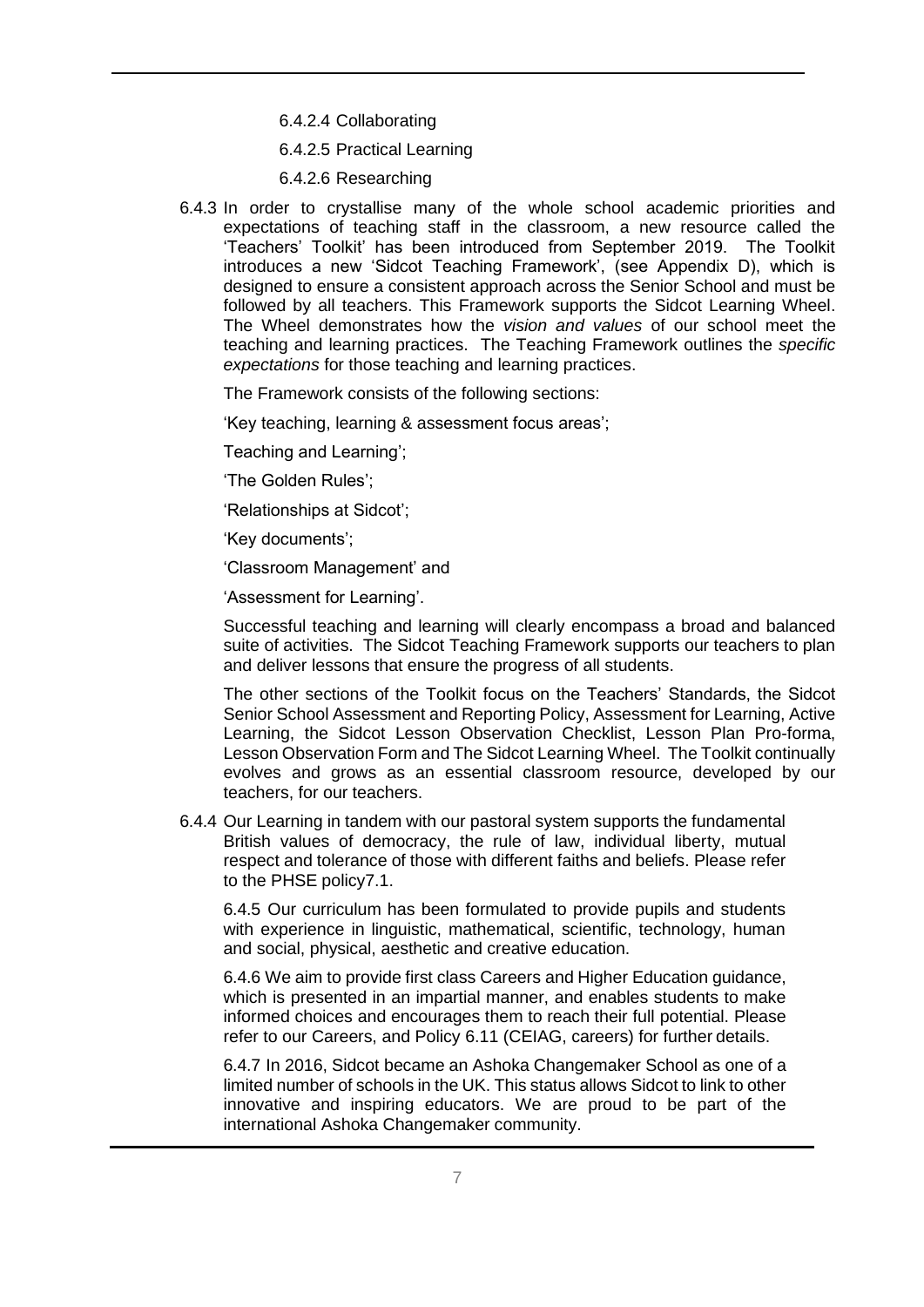### <span id="page-7-0"></span>**7 Academic Curriculum Planning and Review**

7.1 EYFS

7.1.1 The EYFS curriculum and organisation is laid out in the Foundation Stage Policy 10.8

7.2 Junior School

7.2.1 In KS1 and KS2 we plan our curriculum in three phases. We agree a long-term plan for each key stage. This indicates what topics are to be taught in each term and to which groups of children. We review this longterm plan on an annual basis.

7.2.2 Through our medium term plans we give clear guidance on the objectives and teaching strategies for each topic. We plan the curriculum carefully, so that there is coherent and full coverage of all aspects of the National Curriculum and there is planned progression in all curriculum areas. We use the National Curriculum as the basis for content and then enrich the curriculum with other lessons such as 'Forest School' and Quaker Peace and Global Studies. The schemes of work for much of our long and medium term planning are held on the Junior School central drive.

7.2.3 Subjects are taught either discretely or in a thematic creative curriculum way. All schemes of work relate to aspects of the Sidcot Learning Wheel (please see Appendix A).

7.3 Senior School

7.3.1 We review key stage curricula on an ongoing basis, and formally through Academic Board pursuant to an annual cycle and in line with government changes to the National Curriculum. The School's strategic plan and the development of the Learning Wheel further inform these reviews.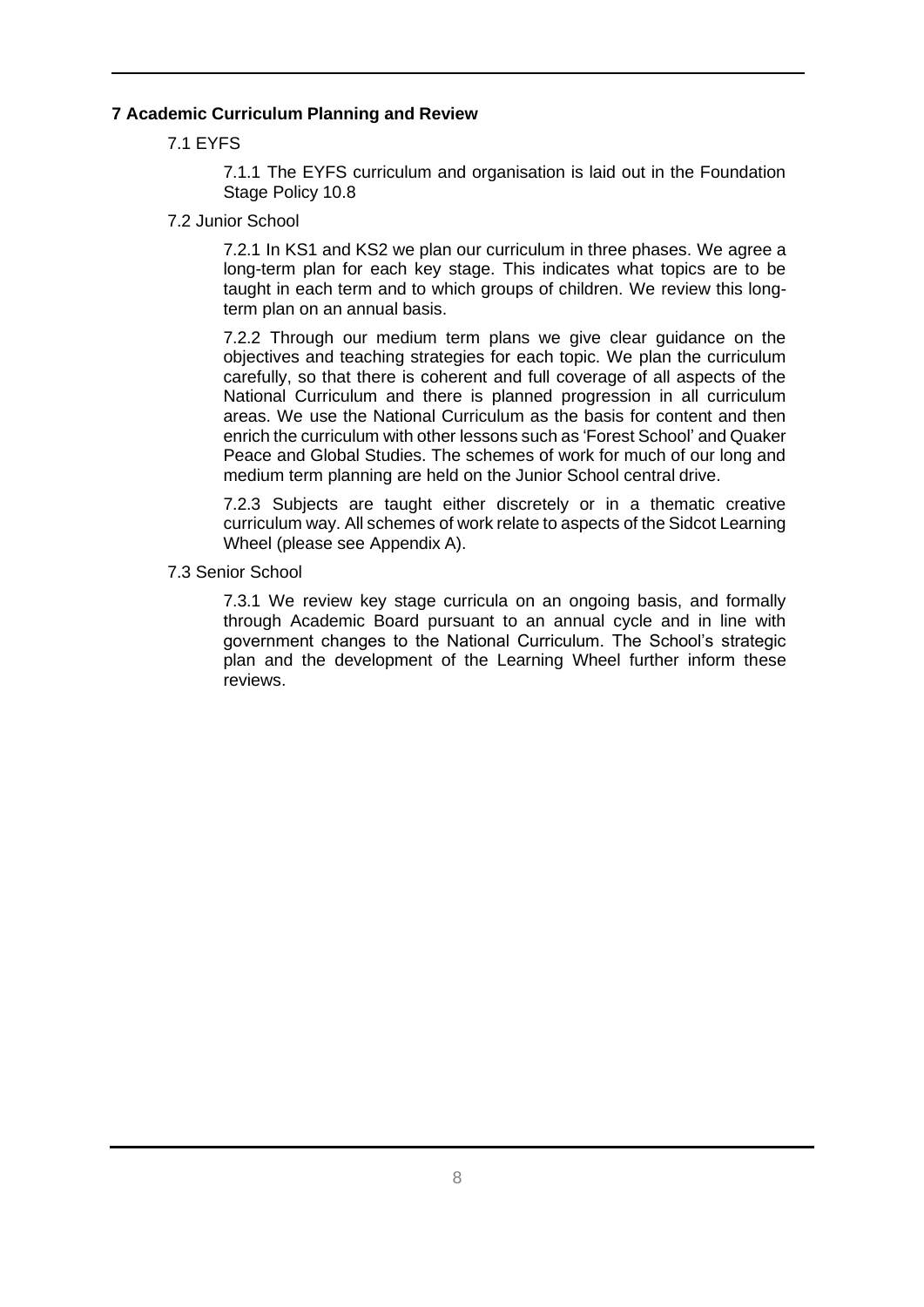<span id="page-8-0"></span> **8 Review** Each department produces a Departmental Handbook on an annual basis. Please refer to Appendix B. Departments also produce an Annual Report for the Headmaster, (please refer to Appendix C) which includes an analysis of performance in public exams, which is presented to the Headmaster and Deputy Head (Academic) at the start of the Autumn Term. Faculties also produce an annual Faculty Improvement plan, which includes planning for improved curriculum activities, resources, extra-curricular activities etc.

> This policy is the responsibility of the Junior School Head and the Deputy Head Academic. The policy will be informed by all members of the School Community.

This policy will be reviewed annually by the Deputy Head Academic, and Junior School Head, in conjunction with the Education Group, unless changes in circumstances, legislation, regulations or practice require an earlier review.

| Date of change | Detail significant changes and any new legislation / guidance<br>taken into account                                                                                                               |
|----------------|---------------------------------------------------------------------------------------------------------------------------------------------------------------------------------------------------|
| 3.12.2016      | Senior School Policy rewritten and adopted by the Board of<br>Governors                                                                                                                           |
| 9.3.2017       | Policy revised to include junior school including EYFS,<br>paragraphs reordered.                                                                                                                  |
| 25.03.2017     | Policy adopted by Board subject to grammatical amendments at<br>paragraph 6.1                                                                                                                     |
| 27.04.2018     | Para 6.4 - cross-reference to employability and the Sidcot<br>Learning Wheel                                                                                                                      |
|                | Para 6.4.5 – reference to Inspiring Futures removed as this role<br>is largely now fulfilled by the Head of Careers.                                                                              |
|                | Policy reviewed and adopted by Board.                                                                                                                                                             |
| 01.09.2019     | Policy reviewed                                                                                                                                                                                   |
|                | Para 6.4.3: provides details of the introduction of the<br>Teachers' Toolkit from September 2019, including The<br>Sidcot Teaching Framework.                                                     |
|                | Para 8.8.1: inclusion of analysis of performance in public<br>exams by subject leaders in, which is presented to the<br>Headmaster and Deputy Head (Academic) at the start of the<br>Autumn Term. |
| 30.11.2019     | Reviewed and changes adopted by Board.                                                                                                                                                            |
| 26.11.2020     | Reviews, no changes                                                                                                                                                                               |
| 09.05.2022     | Reviewed, no changes                                                                                                                                                                              |

#### <span id="page-8-1"></span>**8 Document Change History**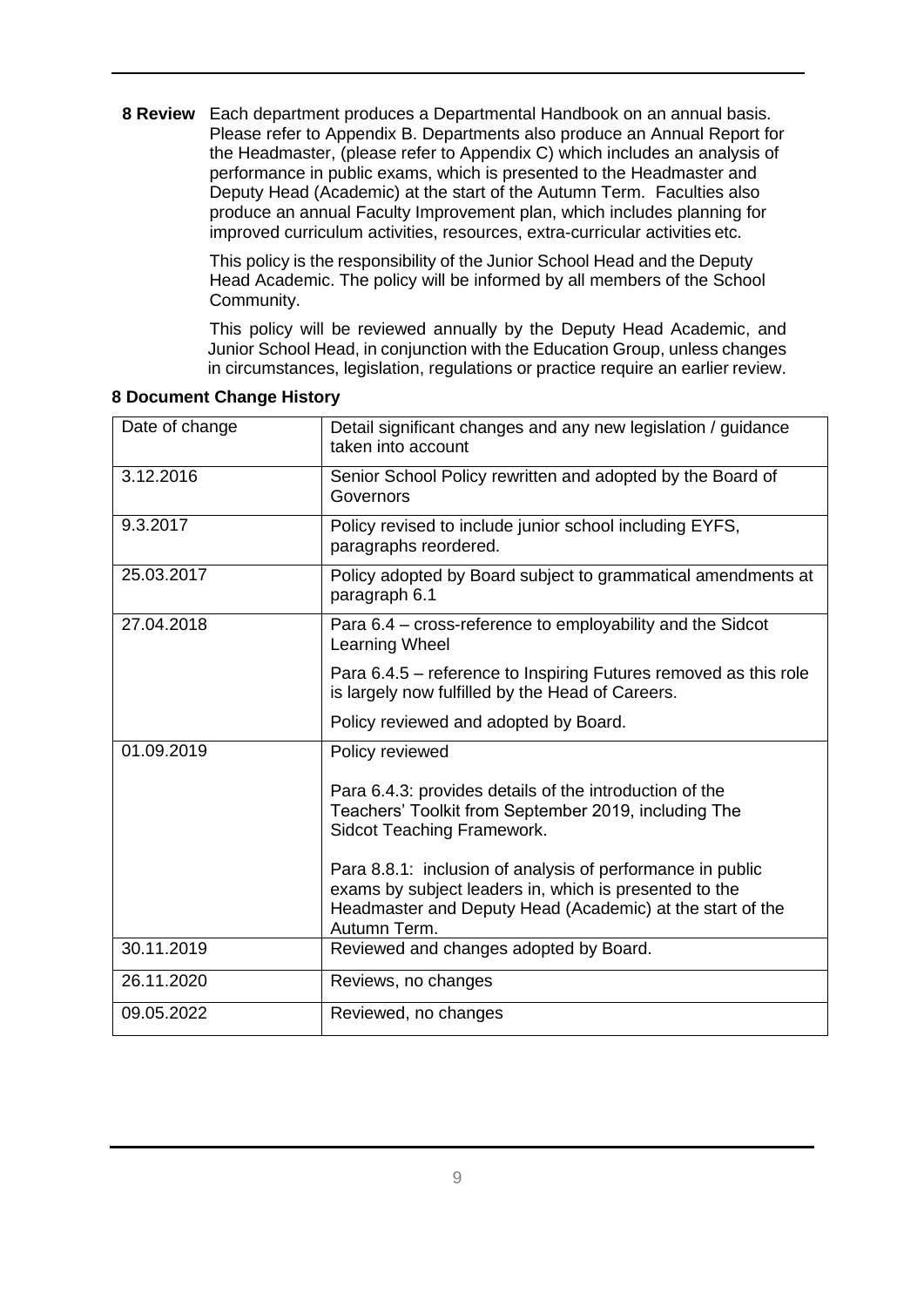<span id="page-9-0"></span>

#### <span id="page-9-1"></span>**Appendix B - Senior School Department Handbook Contents**

- 1 Introductory statement
- 2 Outline of the Curriculum from Years 7 to 13 as appropriate
- 3 Departmental resource summary, including rooms, multimedia technology, etc.
- 4 Staff details.
- 5 Department specific policies relating to
	- a) Health and Safety
	- b) Assessment, recording and reporting
	- c) Homework
	- d) Enrichment activities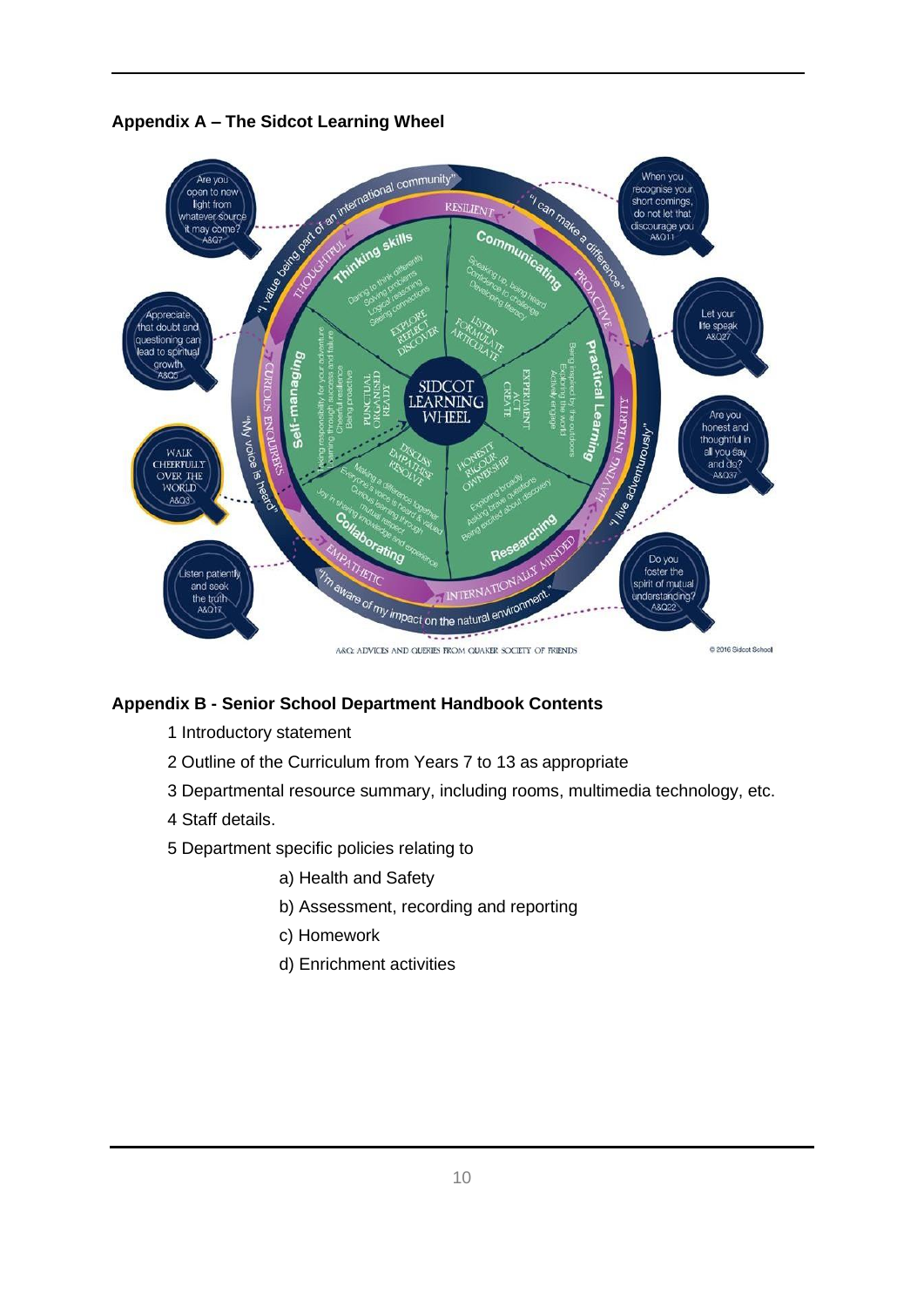e) Quakerism

f) Environmental education and sustainability

g) Special Educational Needs and Learning Support.

h) Promoting British Values (democracy, the rule of law, individual liberty, mutual respect for and tolerance of those with different faiths and beliefs and for those without faith.

6 Schemes of Learning for all year groups and subjects taught within the department.

#### <span id="page-10-0"></span>**Appendix C - Faculty Report Contents**

(Prepared annually in the first half of the Autumn term by the Head of Department for the Head of Faculty, the Deputy Head Academic and the Headmaster).

1 An analysis of the previous year's public examination results and issues for the coming year.

- 2 Staffing analysis, projections and successes.
- 3 INSET analysis for the past year and for the coming year.
- 4 Proposed developments of departmental areas.
- 5 Major budgetary issues for the coming year.
- 6 Departmental Developments curricular, extra-curricular.
- 7 A.O.B.

The Head of Faculty uses the Departmental Reports to produce a Faculty Executive Summary and an Annual Faculty Improvement Plan.